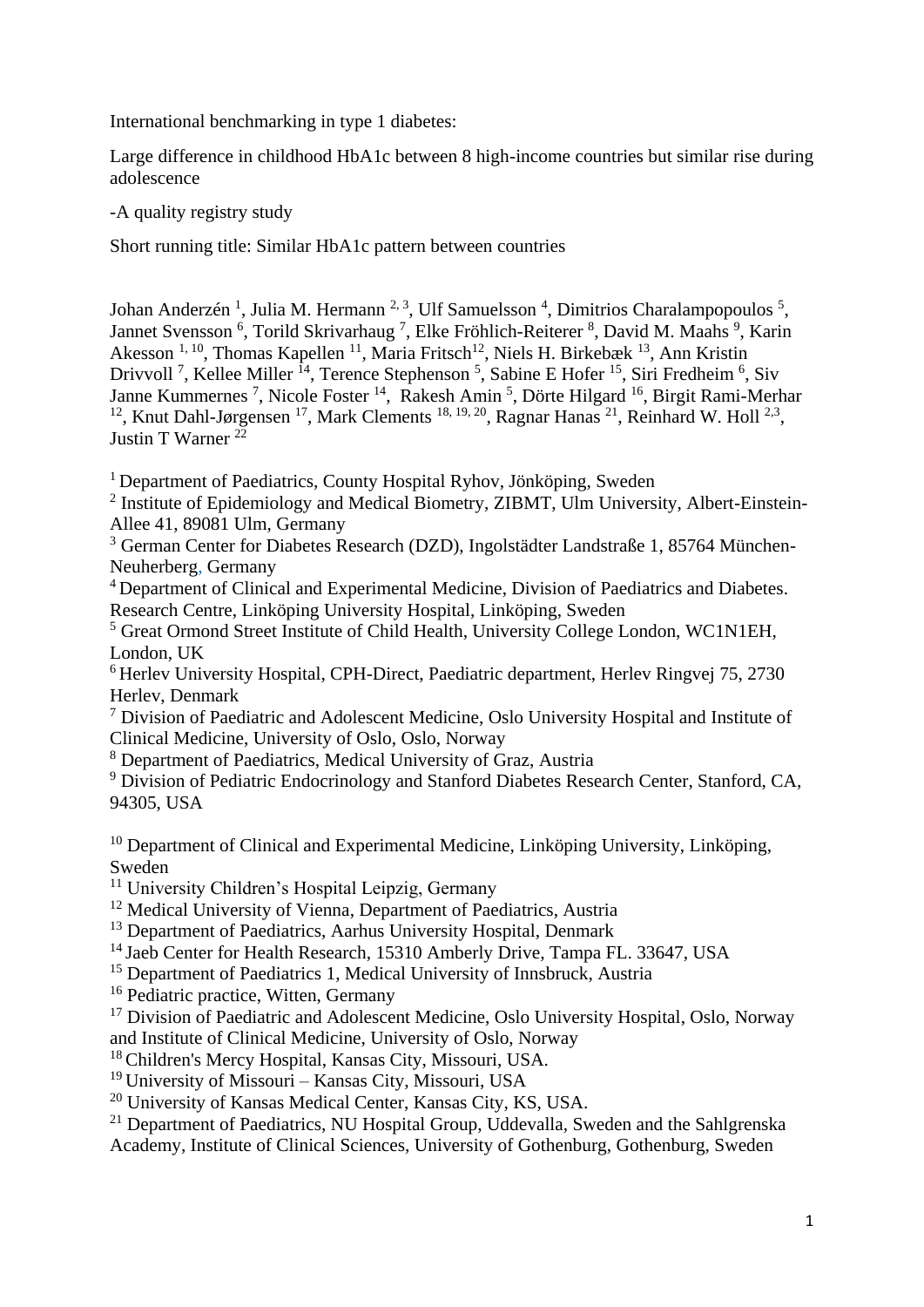<sup>22</sup> Department of Paediatric Endocrinology and Diabetes, Children's Hospital for Wales, Cardiff, CF14 4XW, UK. On behalf of the National Paediatric Diabetes Audit (NPDA) and the Research and Policy Division of the Royal College of Paediatrics and Child Health (RCPCH)

Corresponding author: Johan Anderzén, MD Department of Paediatrics County Hospital Ryhov 551 85 Jönköping Sweden +46102429495 johan.anderzen@rjl.se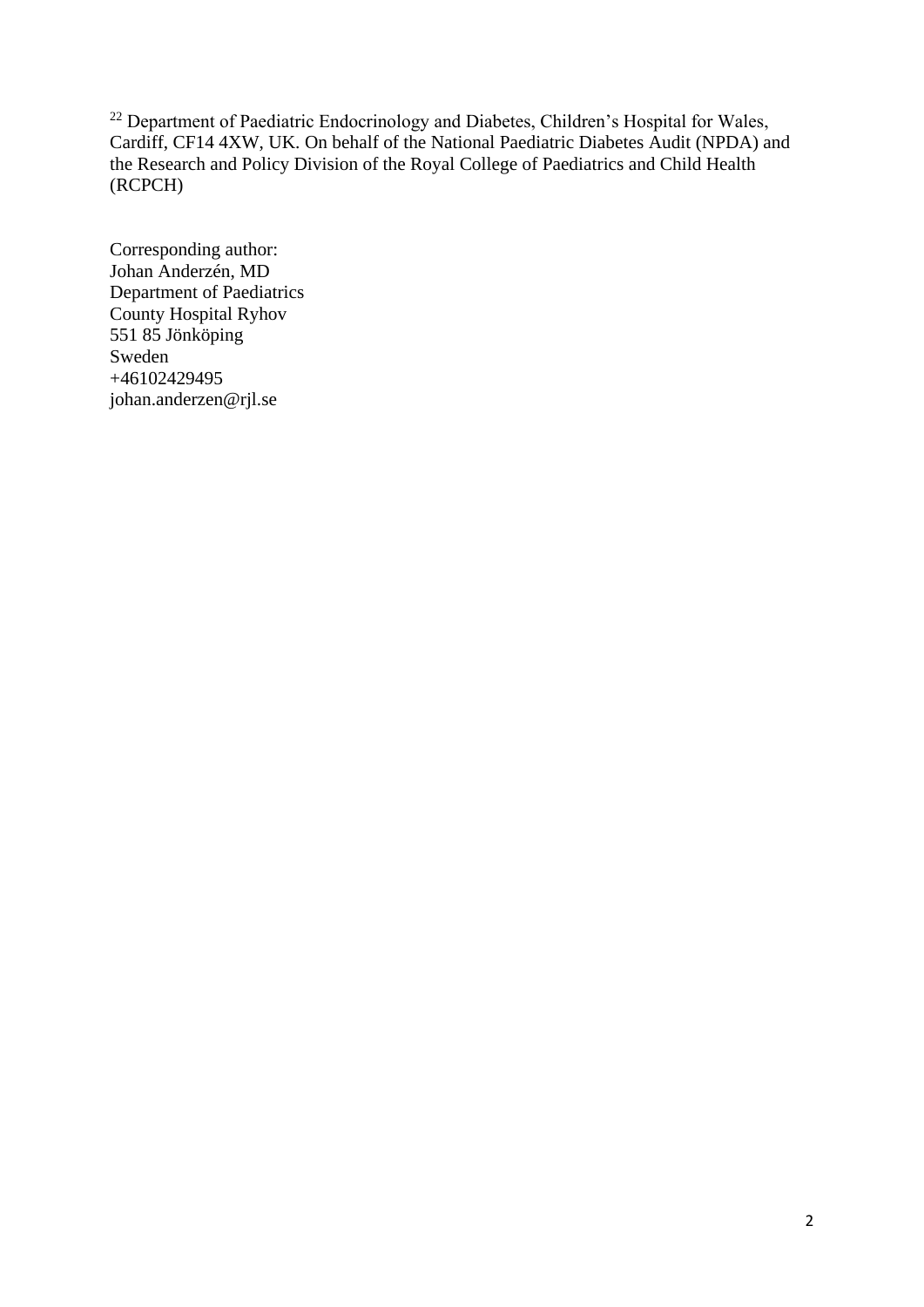## **Acknowledgment**

The authors thank all the participating pediatric diabetes centers and all patients. Finally we also thank Lena Hanberger (RN, PhD, Linköping University, Sweden) for her contribution to the manuscript.

UCL Children's Policy Research Unit (CPRU) is funded by the England Department of Health Policy Research Programme (funding reference 10090001) and supported by the National Institute for Health Research Biomedical Research Centre at Great Ormond Street Hospital for Children NHS Foundation Trust and University College London. The views expressed are not necessarily those of the Department of Health. NPDA is funded by NHS England and the Welsh Government. NCDR is funded by the South-Eastern Norway Regional Health Authority. DanDiabKids is funded by the Health Research Fund of Central Denmark Region. SWEDIABKIDS is supported by Swedish Association of Local Authorities and Regions (SALAR). DPV is funded by the German Centre for Diabetes Research (FKZ: 82DZD01402), the German Diabetes Association (DDG), the European Foundation for the study of Diabetes (EFSD), and the EU-IMI2 consortium INNODIA. T1D Exchange is funded by the Helmsley Charitable Trust.

The study was supported by Futurum Academy for Health and Care.

Funding sources had no role in the study design, data collection, data analysis, data interpretation, or writing of the paper.

# **Author Contributions**

J.A., R.H., R.W.H., U.S., K.A. contributed to the study concept and design. J.M.H., J.A., R.W.H. and U.S. did the statistical analyses. J.A., U.S. and K.A. had the primary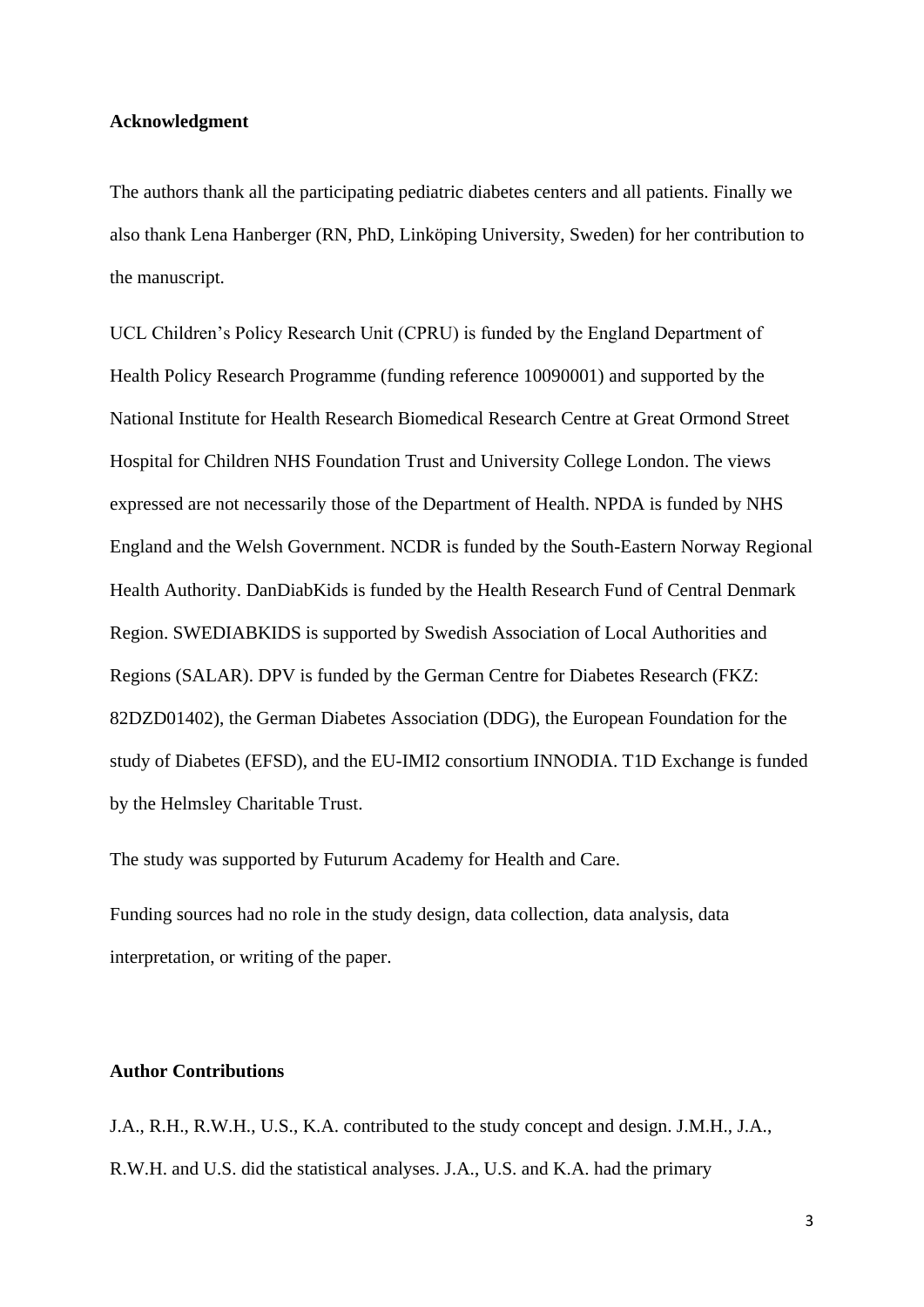responsibility for writing the paper. J.M.H., D.C., J.S., T.Sk., E.F.R., D.M.M., T.K., M.F., N.H.B., A.K.D., K.M., T.St., S.E.H., S.F., S.J.K., N.F., R.A., D.H., B.R.M., K.D.J., M.C., R.H., R.W.H. and J.T.W. contributed with data, reviewed and revised subsequent versions of the manuscript. J.M.H. is the guarantor of this work and, as such, had full access to all the data in the study and takes responsibility for the integrity of the data and the accuracy of the data analysis.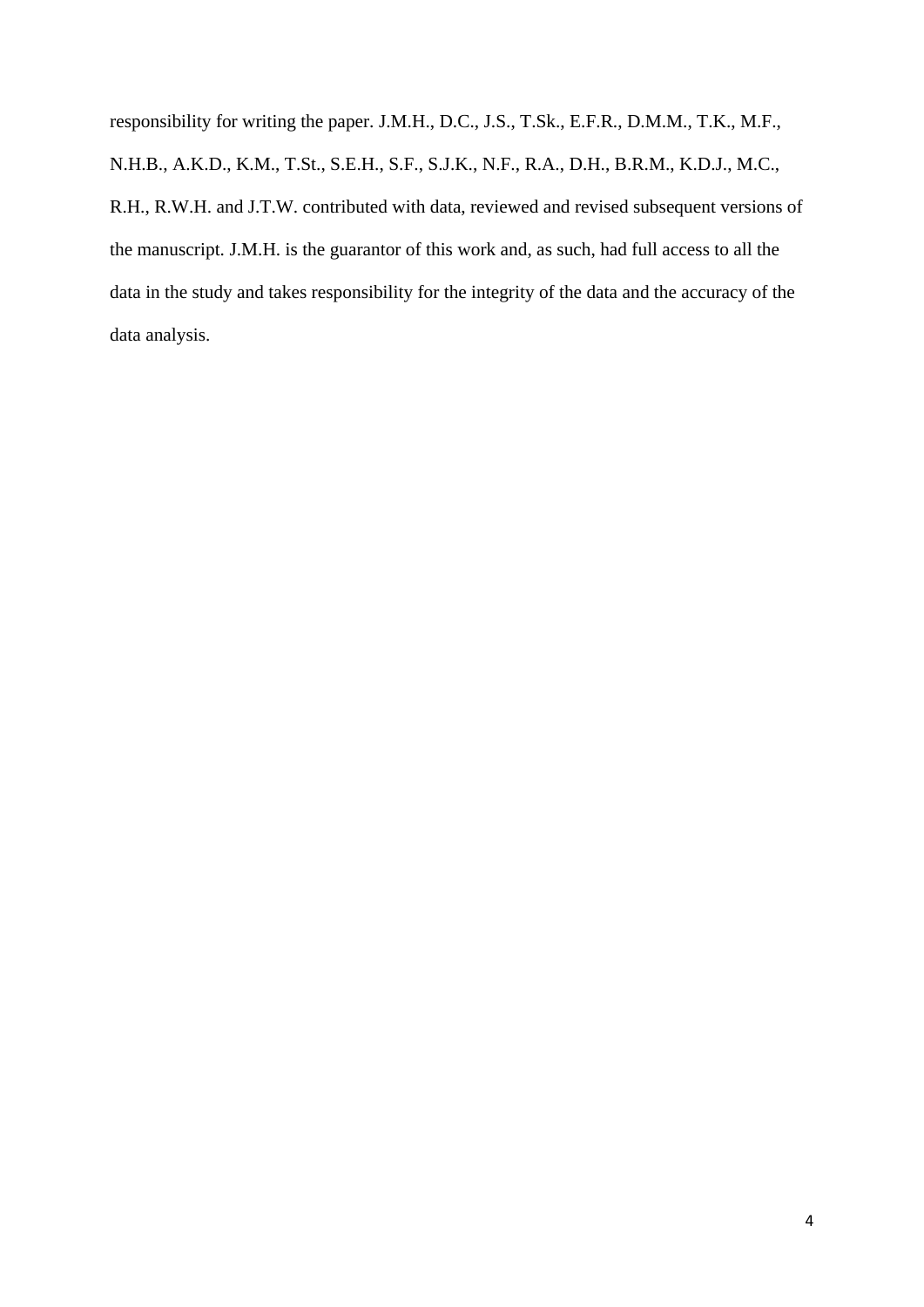## **Abstract**

**Objectives** To identify differences and similarities in HbA1c levels and patterns regarding age and gender in eight high income countries.

**Subjects** 66,071 children and adolescents below18 years of age with type 1 diabetes for at least 3 months and at least one HbA1c measurement during the study period.

**Methods** Pediatric Diabetes Quality Registry data from Austria, Denmark, England, Germany, Norway, Sweden, US and Wales were collected between 2013 and 2014. HbA1c, gender, age and duration were used in the analysis.

**Results** Distribution of gender and age groups was similar in the eight participating countries. The mean HbA1c varied from 60 to 73 mmol/mol (7.6 to 8.8%) between the countries. The increase in HbA1c between the youngest (0-9 years) to the oldest (15-17 years) age group was close to 8 mmol/mol (0.7%) in all countries (p<0.001). Females had a 1 mmol/mol (0.1%) higher mean HbA1c than boys (p<0.001) in seven out of eight countries.

**Conclusions** In spite of large differences in the mean HbA1c between countries, a remarkable similarity in the increase of HbA1c from childhood to adolescence was found.

**Keywords** Type 1 diabetes, children, adolescents, HbA1c, quality registry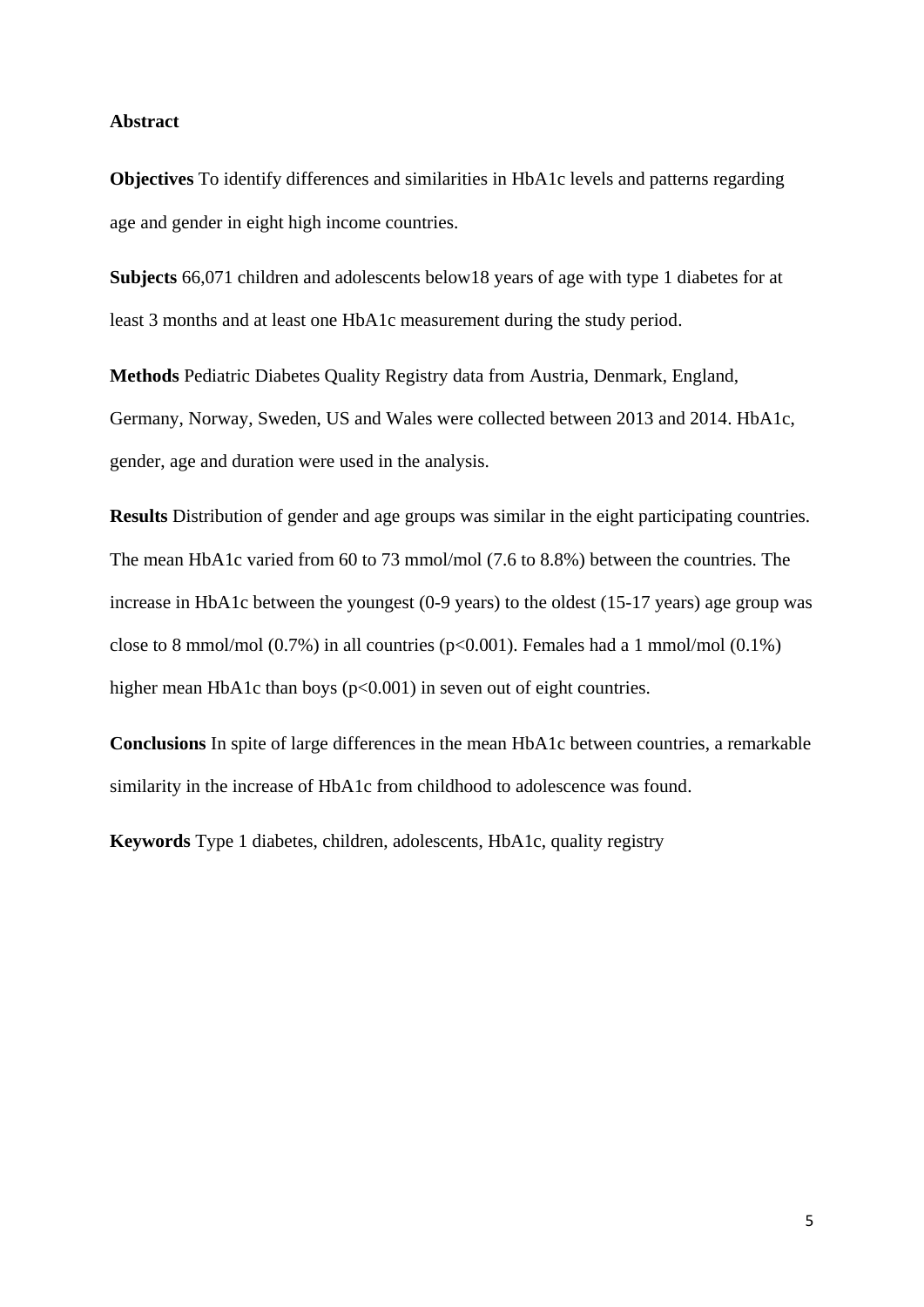## **Introduction**

Type 1 diabetes mellitus is one of the most common chronic diseases among children and adolescents and the incidence has increased during the last decades  $<sup>1</sup>$ . It is well known that</sup> poor metabolic control, measured as HbA1c, increases the risk of micro- and/or macrovascular complications<sup>2</sup>. The Diabetes Control and Complication Trial (DCCT) showed that intensive therapy delays the onset of long-term complications and slows their progression<sup>3</sup>. Several subsequent studies have confirmed that improved metabolic control in type 1 diabetes decreases the risk of complications  $4.5$ . Furthermore, the type 1 diabetes population also has a higher mortality rate than the general population, and risk for mortality increases with poorer metabolic control<sup>6</sup>.

International Society for Pediatric and Adolescent Diabetes (ISPAD) and American Diabetes Association (ADA), suggested a target HbA1c of  $<$  58 mmol/mol ( $<$ 7.5%) as the target for metabolic control in children and adolescents  $7-9$  at the time of the study, but national guidelines have since then argued for an even lower target value of 48 mmol/mol  $(6.5\%)$ <sup>10</sup>, referring to newer treatment regimens with reduction of risk for severe hypoglycemia. A high proportion of children and adolescents do not reach the treatment target, especially during adolescence <sup>11,12</sup>. Furthermore, a gender-dependent difference in metabolic outcome has been described, with females showing poorer glycemic control both in childhood and during adolescence 13,14 .

With an aim to improve quality of care, track changes with time, and allow comparison between centers, several national diabetes registries have been established since the late 1990s. Comparison of registry data between countries has generated continuous interest over the past years, and has identified differences between countries as well as among centers within the same country <sup>15,16</sup>.

6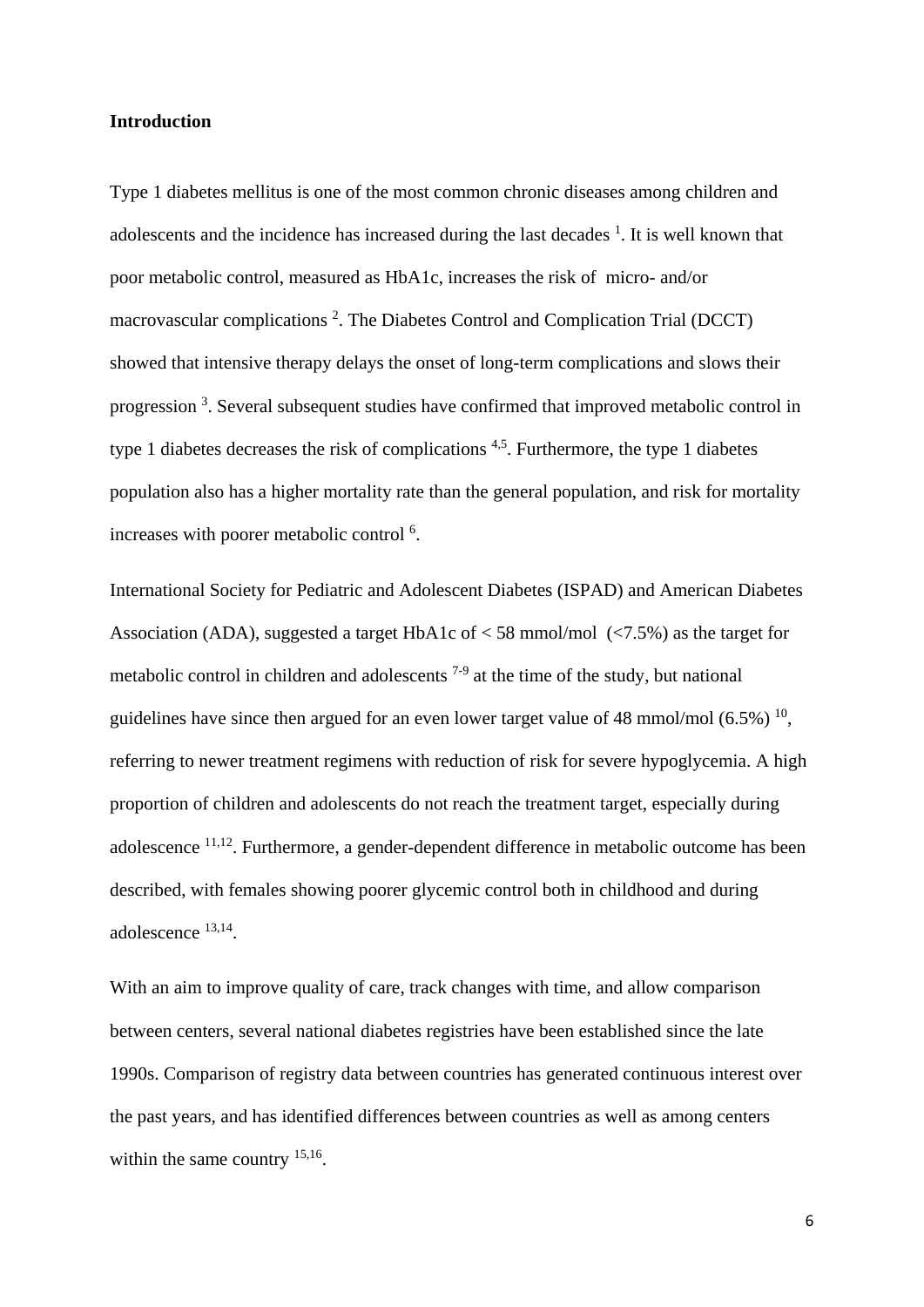A recent study has demonstrated a considerable difference in mean HbA1c among, and variation across centers within eight high income countries  $17,18$ . To try to better understand this difference, the present study aimed to identify differences and similarities in HbA1c levels and patterns regarding age and gender in these countries.

#### **Methods**

#### **Study Design and Participants**

The study design has been described in detail previously <sup>17</sup>. To summarize, anonymized data from six registries/audits on children with type 1 diabetes, according to ISPAD guidelines, were used. The registries/audits represent eight western high-income countries: Sweden from the Swedish Pediatric Diabetes Quality Registry (SWEDIABKIDS), Denmark from the Danish National Diabetes Registry (DanDiabKids), Norway from the Norwegian Childhood Diabetes Registry (NCDR), England and Wales from the National Paediatric Diabetes Audit (NPDA), Germany and Austria from the Prospective Diabetes Follow-up Registry (DPV), and USA from the T1D Exchange (T1DX). Except for T1DX, which is a clinic-based registry, all other registries are population-based registries with coverage of more than 80% of the respective countries' population of children with type 1 diabetes (table 1).

There is slight discrepancy in study population compared to the study by Charalampopoulos et al  $^{17}$  due to different inclusion criteria. In this study, the inclusion criteria were: age <18 years, and type 1 diabetes for at least 3 months and at least one HbA1c measurement during the study period in 2013 (except in England and Wales where data were collected between April 2013 and March 2014). Glycemic control was assessed by level of HbA1c. The last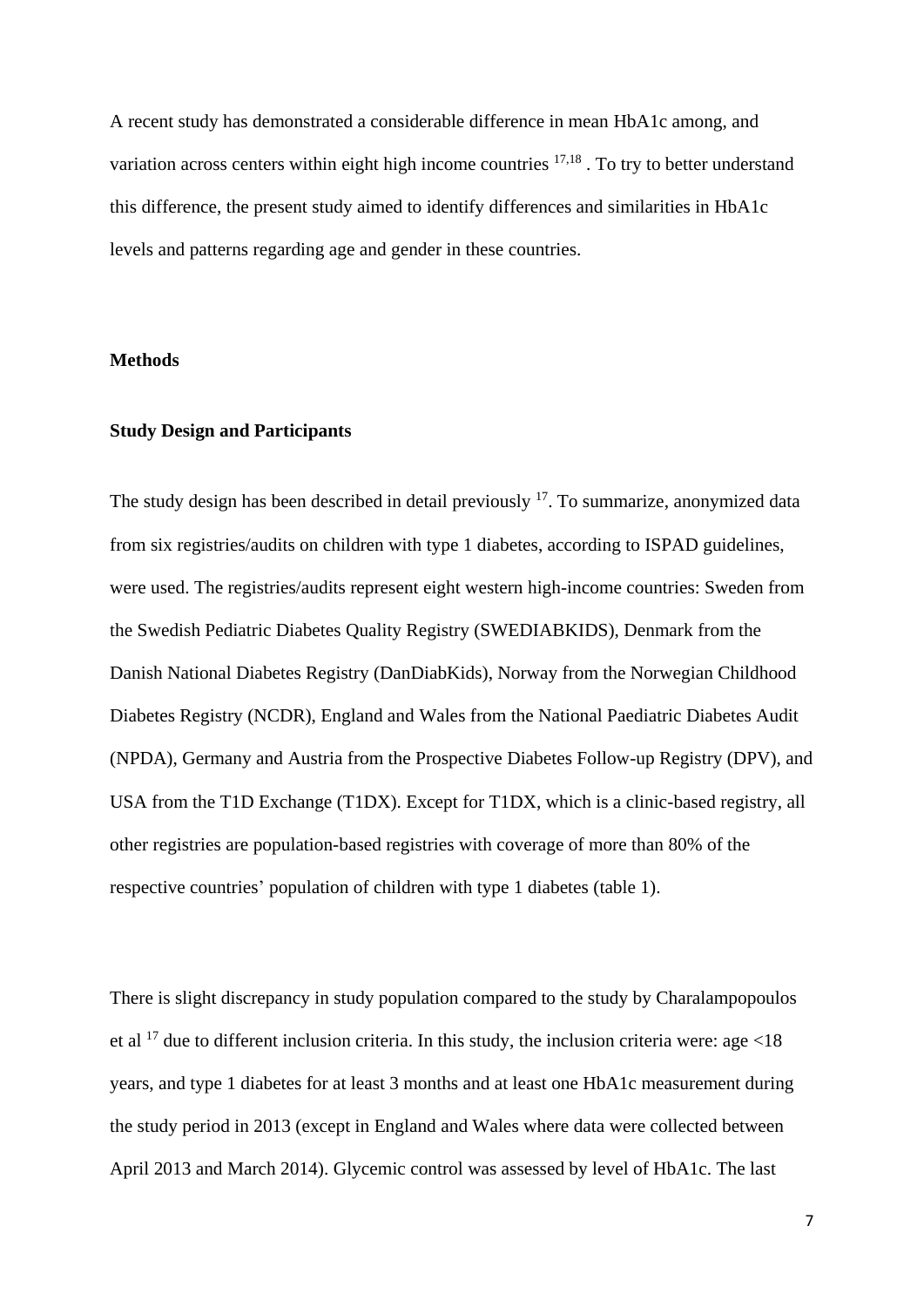available HbA1c value over the study period was used for each child. We excluded children with missing HbA1c values (N=4096 [6%]). The final sample consisted of 66,071 children with type 1 diabetes.

All reported HbA1c values are in accordance with the International Federation of Clinical Chemistry (IFCC) <sup>19</sup> (mmol/mol). Corresponding HbA1c in National Glycohemoglobin Standardization Program (NGSP) units (%) are given in parenthesis. At the time of the study, nationally agreed target values for HbA1c were different between participating countries (Table 1).

Actual age at last registered HbA1c was used. Age at onset was registered for all children and used for calculation of actual diabetes duration. The following groupings of age and diabetes duration were used: 0-9 years old, 10-14 years old and 15-17 years of age;  $< 2$  years, 2-5 years and > 5 years duration (Table 2).

The study was approved by the individual registry/audits in each country with ethical approval to collect patient data.

# **Statistical analysis**

The Mann-Whitney U test and the Kruskal-Wallis test were used for unadjusted comparisons of continuous variables between two and more than 2 groups, respectively. Categorical variables were analyzed by the Chi-square test.

The Bonferroni-Holm method was applied to adjust p-values for multiple testing. HbA1c by year of age stratified by country was depicted by nonparametric local regression smoothing (LOESS).

Multiple linear regression models were used to compare HbA1c levels between countries adjusted for duration of diabetes, age group, and gender. An additional regression model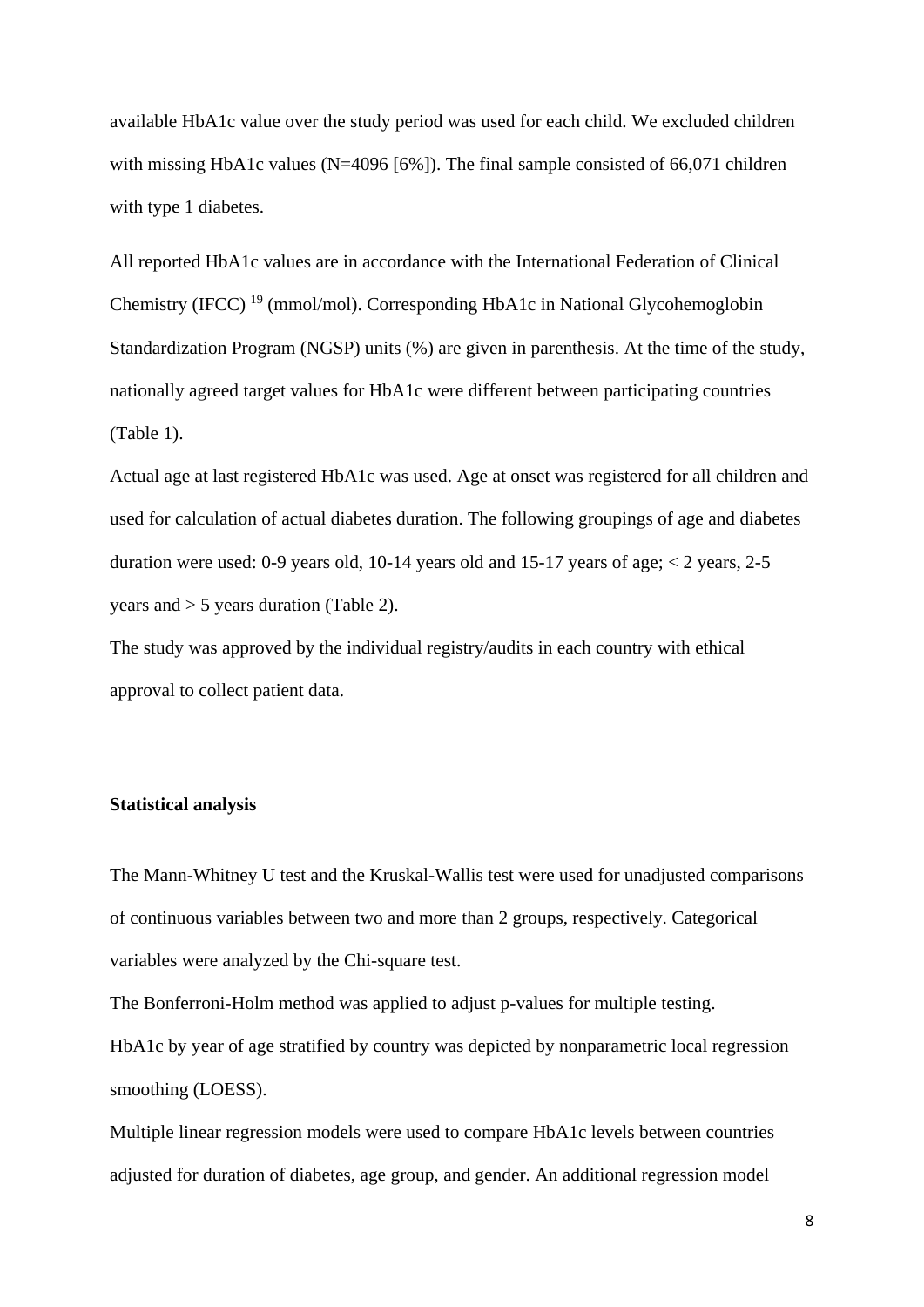including the interaction between country and age group as covariate was implemented to compare differences in pubertal HbA1c increase between countries. Furthermore Holm-Tukey`s method was used to account for multiple comparisons in regression models. All analyses were performed using SAS version 9.4 (SAS Institute, Cary, NC).

# **Results**

This international benchmarking study includes registry data on HbA1c values from 66,071 patients across eight high income countries. The sample size varied between countries from 22,503 (England) to 1,376 patients (Wales) (Table 1). Missing data on HbA1c varied between 0.2 % in Sweden and 16.8 % in the USA. Mean age at onset differed from 6.9 to 7.7  $(p<0.001)$  years and the mean diabetes duration ranged from 5.1 to 6.2 years  $(p<0.001)$ . In the total population, the mean age at onset was 7.4 ( $\pm$  3.9) and the mean diabetes duration 5.4 years  $(\pm 3.8)$ . There were slightly more males than females in all countries (Table 1).

After adjustment for age, diabetes duration and gender, the mean HbA1c in the included countries showed a range of  $60-73$  mmol/mol  $(7.6-8.8\%)$ ,  $(p<0.001)$  (Table 3). After adjustment for age and diabetes duration, the difference in HbA1c in males among most pairwise country comparisons (i.e. each country was compared with the other participating countries one by one) was significant  $(p<0.01)$ . Exceptions (i.e. not significant) included Austria and Denmark vs. Germany, and England vs. USA. Among females, the HbA1c difference among most pairwise country comparisons (i.e. each country was compared with the other participating countries one by one) also was significant  $(p<0.01)$ , with the exceptions (i.e. not significant) being Austria and Denmark vs. Germany, England vs. Wales, and USA vs. Wales, respectively. Females had a 1 mmol/mol (0.1%) higher mean HbA1c than males  $(p<0.001)$  in all countries except for Wales where no difference was seen in mean Hba1c. After adjustment for diabetes duration and gender, an increase in HbA1c with increasing age was seen in all countries (Table 3). Notably, the differences in HbA1c between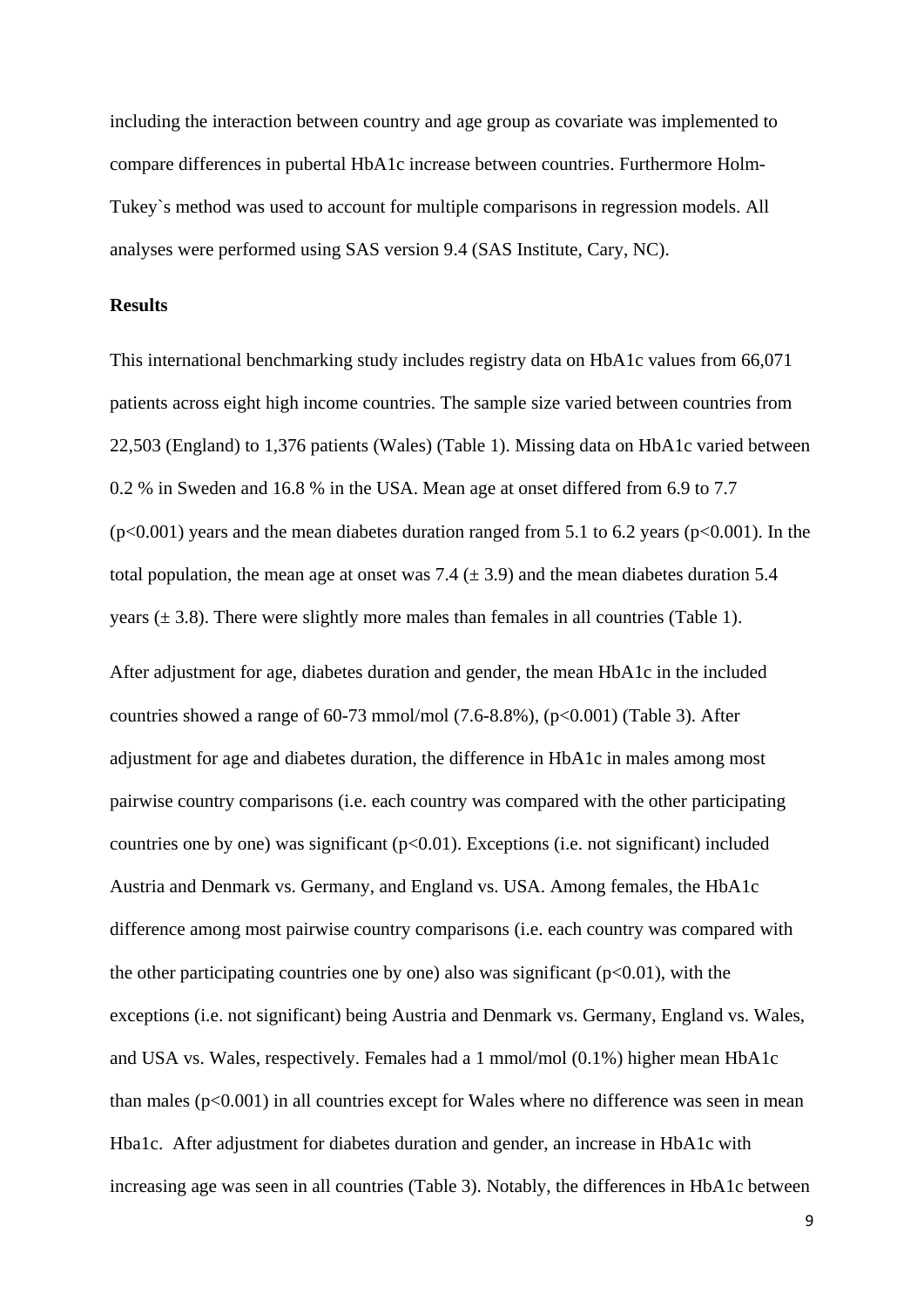countries were found in each of the three age groups. The difference in HbA1c between the youngest vs. the oldest age group was 8 mmol/mol (0.7%) in all countries except for Germany 7 mmol/mol (0.6%) and Norway 9 mmol/mol (0.8%) (Table 3). The increase in HbA1c with increasing age in all countries is shown in Figure 1 using non-parametric regression of smoothing (LOESS). The slope of the curve becomes steeper at approximately 8-10 years of age regardless of the country`s baseline HbA1c level at age 8. The increase in HbA1c from childhood to adolescence is significant in all countries  $(p<0.001)$ .

# **Discussion**

In the present study, we found that the effect of age and gender on HbA1c is remarkably similar across eight high income countries and independent of the mean HbA1c for the population. Specifically, we found that HbA1c was higher in older children with an increase of approximately 8 mmol/mol (0.7 %), being very similar across all countries and independent of the adjusted mean HbA1c. The difference of 1 mmol/mol in HbA1c rise between Germany, Norway and the rest of the countries is of no clinical significance although it probably would be statistically significant depending on the large number of patients in each registry.

The differences in HbA1c between countries could not be explained by differences in age and gender. Regardless of the distribution of age groups and gender the differences in HbA1c between countries are the same. A somewhat unexpected finding was that the difference in mean HbA1c between males and females was minimal with a magnitude of no clinical importance.

The reason for the higher HbA1c with increasing age has been described earlier in a multinational study  $^{20}$ , and the cause for this could be multifactorial. It could be due to biological and behavioral differences during adolescence  $11,21$ , attitudes among caregivers and clinic setup  $22,23$ , socioeconomic differences  $24$ , and/or family factors  $24,25$ . Such differences are

10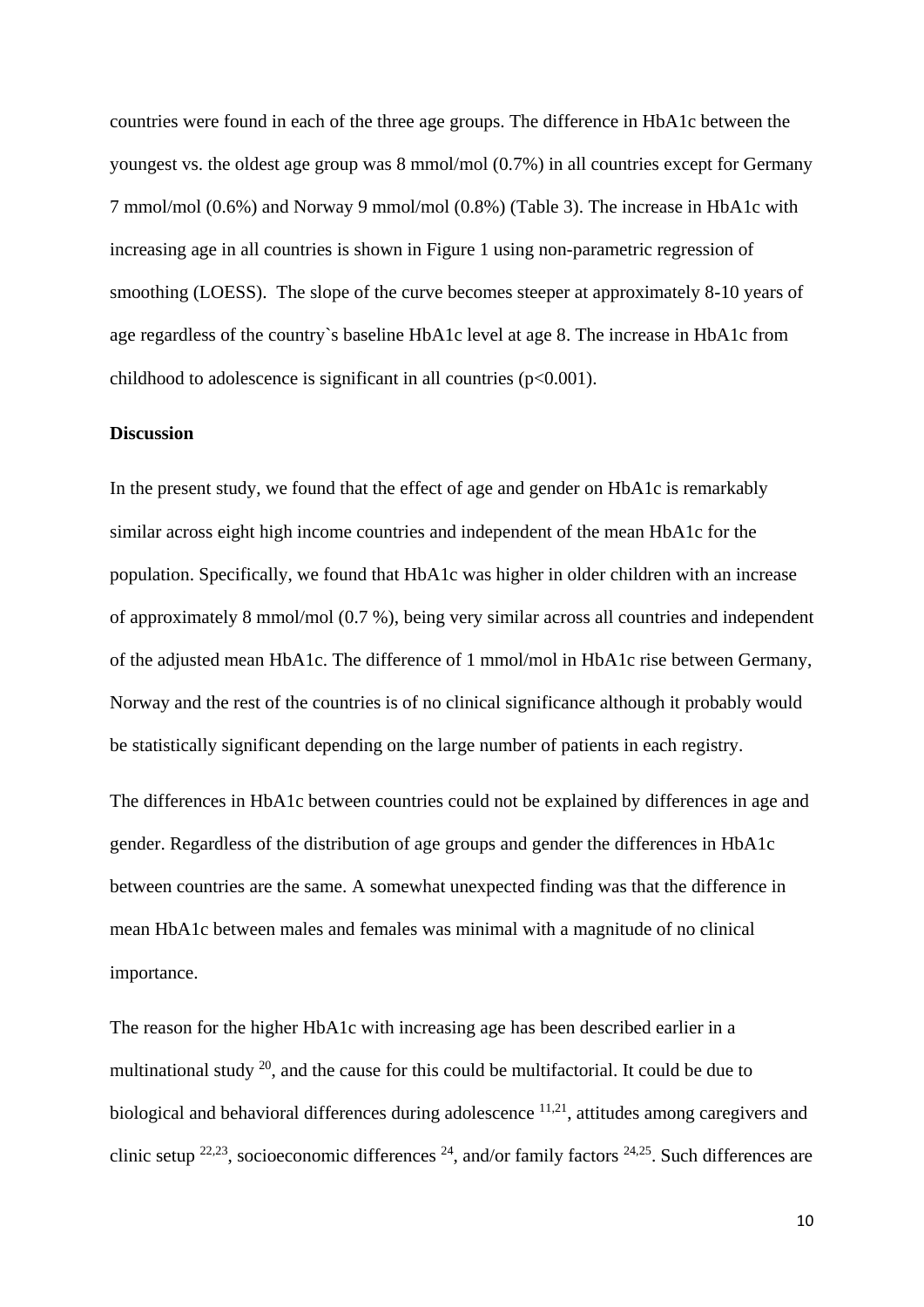all equally important to improve care and should be taken into account together. For example, Sweden has the same increase in HbA1c with age as the other countries, in spite of showing a lower overall mean HbA1c after the development of a nationwide program of continuous quality improvement  $^{23}$ . In countries with a low HbA1c in younger age groups compared to others, the HbA1c in the oldest age group was correspondingly low. As the difference in HbA1c between countries was the same in all age groups, some factors seem to influence the overall care in all countries rather than being a result of a more effective treatment in a certain age group. It was striking that teenagers in Austria, Denmark, Germany and Sweden seemed to have the same HbA1c level as the youngest age groups, i.e. preschool children, in England, Wales and US. The well-known increase in HbA1c during adolescence <sup>12</sup> seems to be the same in all countries.

Other groups have published longitudinal HbA1c data by age. In Scotland, a report from 2001 found a similar age pattern: HbA1c levels were significantly higher in older children (age 10-15 years 80 mmol/mol (9.5%) vs. other ages 73 mmol/mol (8.8%),  $P < 0.001$ ) <sup>26</sup>. Clements et al has shown the same pattern from longitudinal data for T1D Exchange  $27$ . However, Mochizuki et al did not find lower HbA1c in the younger age group in Japan<sup>28</sup>. Since the difference in HbA1c existed over all age groups, national targets of HbA1c could have influenced the results. Sweden had the lowest target, and also the lowest HbA1c in all age groups. National targets thus seem to be important for the mean national HbA1c. Lowering targets may be one way to improve pediatric diabetes care  $29$ . USA lowered their target to  $<$  58 mmol/mol ( $<$ 7.5%) in 2014, England and Wales to  $<$  48 mmol/mol ( $<$ 6.5%) in 2015 and Sweden to <48 mmol/mol (<6.5%) in 2017. ISPAD has lowered the target to  $\leq$ 53 mmol/mol  $\langle 7.0\% \rangle$  in 2018<sup>30</sup>. Future follow-up of national HbA1c comparisons will show if this results in a corresponding decrease in HbA1c. Nevertheless, our study indicates that the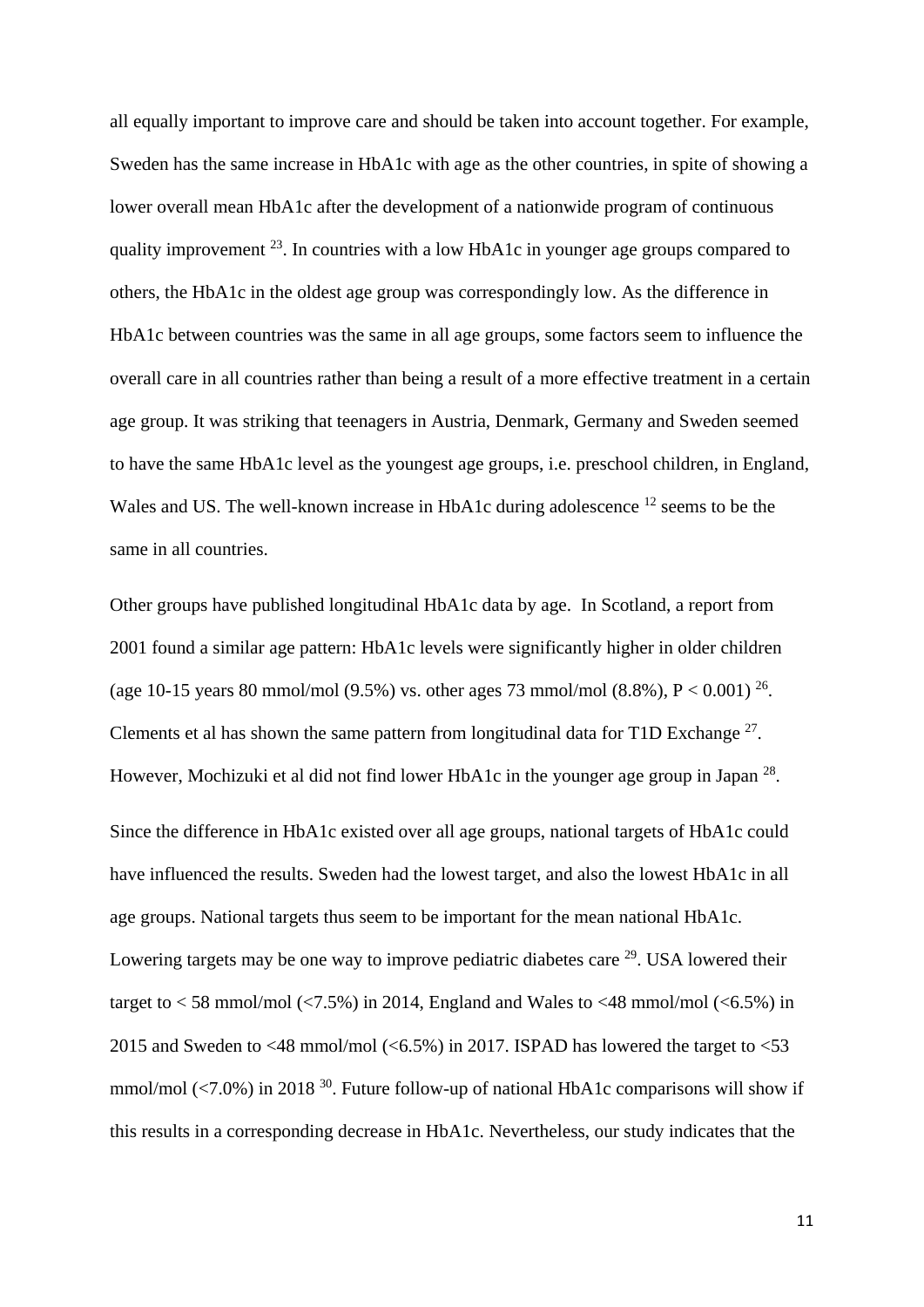increase of 8 mmol/mol (0.7%) during adolescence seems to be independent of national targets and mean HbA1c.

Apart from national targets, there may be differences in the approach to treatment in the different countries and also different approaches to technology such as pumps, number of injections per day, continuous glucose monitors etc. National improvement programs like the program in Sweden  $31$  and national tariffs in England  $32$  can be expected to further improve the outcome.

Our study should be interpreted within the context of its limitations. We do not have data on insulin regimes, socioeconomic status or comorbidity and therefore we do not know whether it could explain some of the observed variation. We also do not have data on severe hypoglycemia or episodes of DKA. The European registries are population-based while data from the US, although being the largest pediatric type 1 diabetes dataset available in the US, was based on a selective group of diabetes clinics<sup>12</sup>. The proportion of patients with short duration of diabetes is very low in the US T1D Exchange registry, which could explain some of the HbA1c differences observed between that registry and those of other countries. Another limitation is that the dataset originates several years back. However, recent data from the US indicate a rise in HbA1c in all pediatric age groups  $^{33}$ , while it has gone down in the UK  $^{34}$ .

In conclusion, we found a remarkable similarity in the increase of HbA1c from childhood to adolescence in spite of large differences in the mean HbA1c between countries. Variation in national targets for HbA1c may have contributed to this difference. It seems important to develop multidisciplinary diabetes care teams that set a low HbA1c target during childhood and adolescence. International benchmarking projects are essential in highlighting similarities and differences in the treatment of children and adolescents with type 1 diabetes and give the possibility to share knowledge between countries. Further research needs to focus on factors

12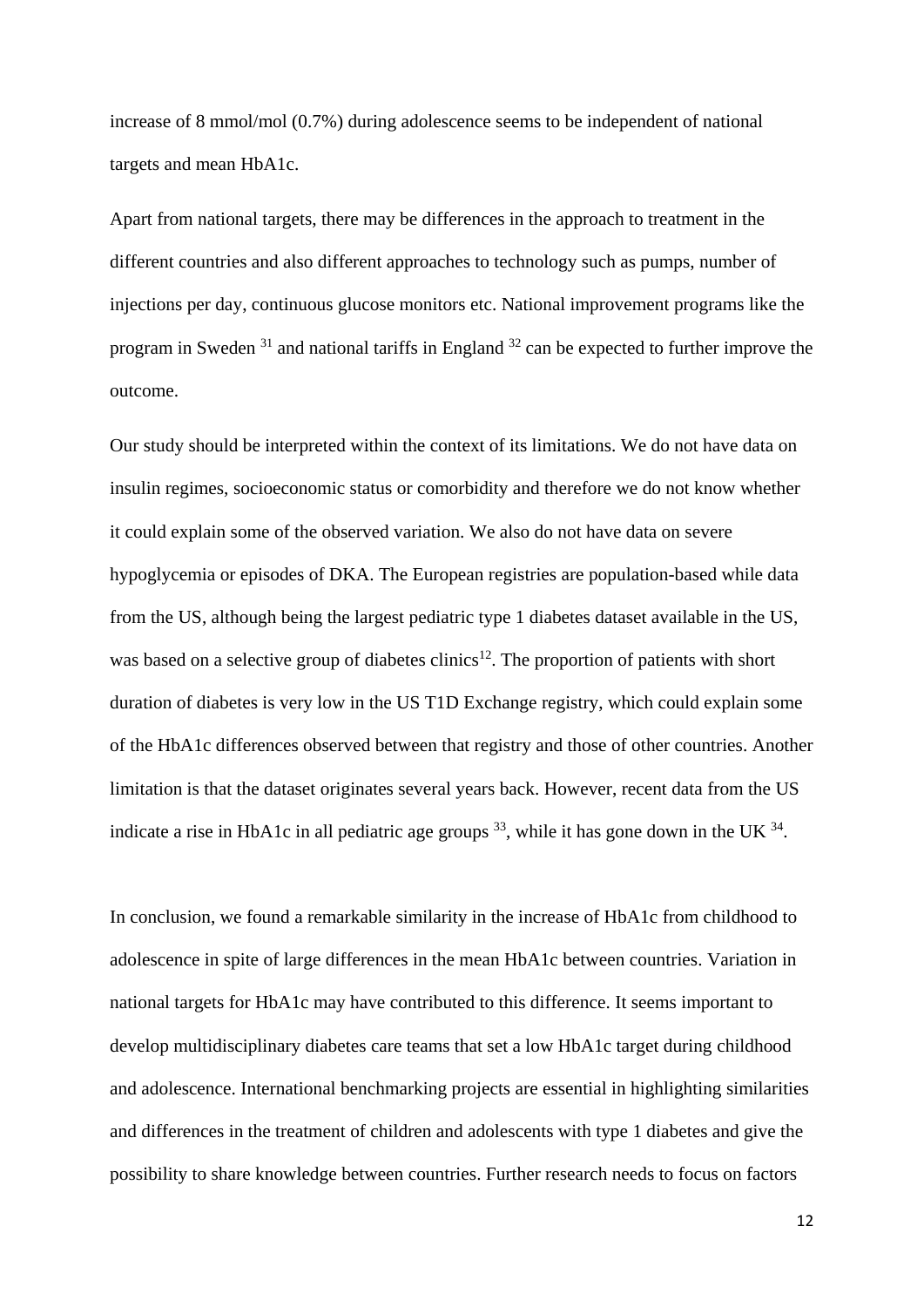contributing to the observed differences between countries, such as the impact of HbA1c targets, background populations', dietary habits, physical activity and health care providers' attitude.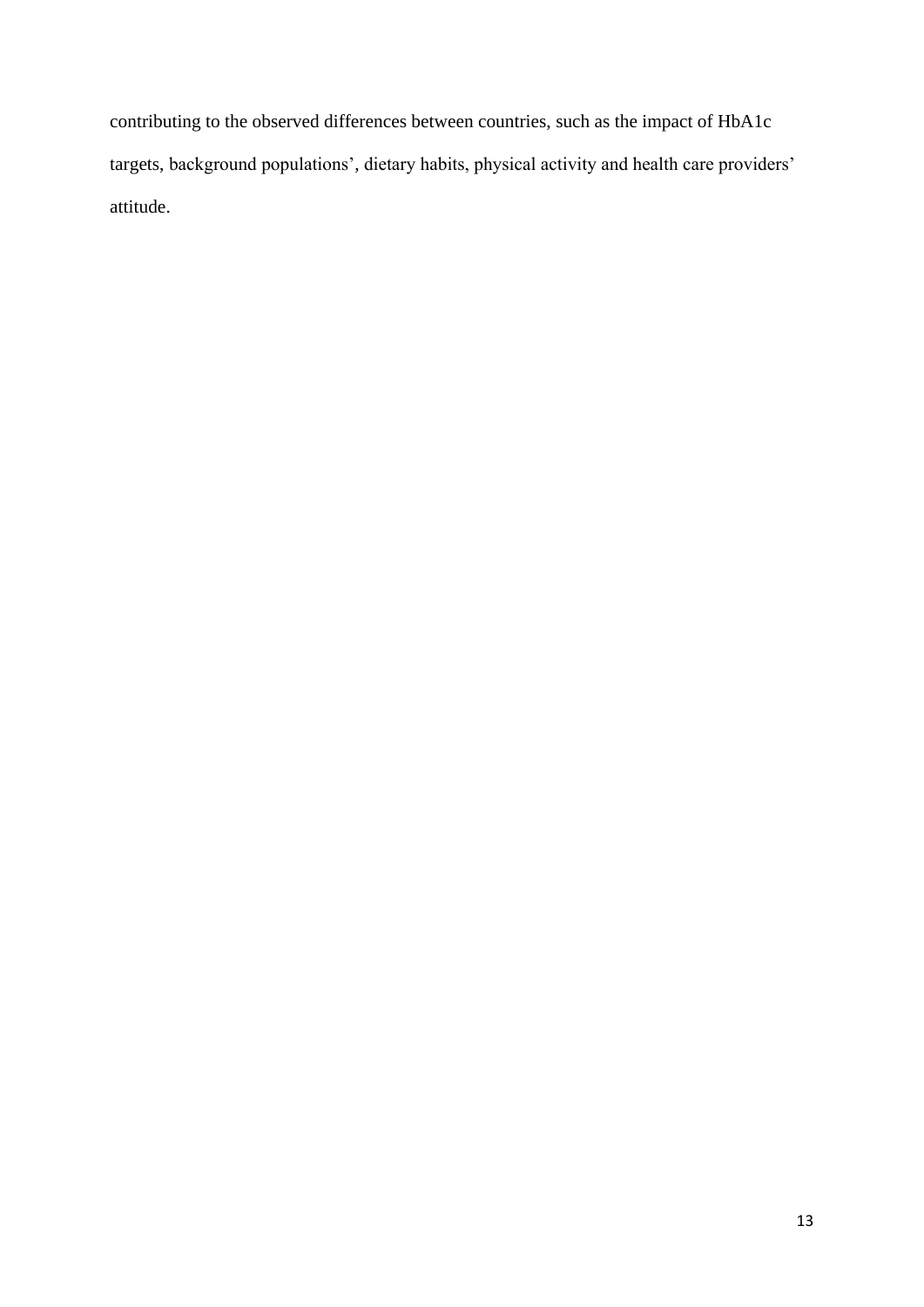- 1. Cho NH, Shaw JE, Karuranga S, et al. IDF Diabetes Atlas: Global estimates of diabetes prevalence for 2017 and projections for 2045. *Diabetes Res Clin Pract.* 2018;138:271-281.
- 2. Fullerton B, Jeitler K, Seitz M, Horvath K, Berghold A, Siebenhofer A. Intensive glucose control versus conventional glucose control for type 1 diabetes mellitus. *Cochrane Database of Systematic Reviews.* 2014(2).

<http://onlinelibrary.wiley.com/doi/10.1002/14651858.CD009122.pub2/abstract>

[http://onlinelibrary.wiley.com/store/10.1002/14651858.CD009122.pub2/asset/CD009122.pdf?v=1&](http://onlinelibrary.wiley.com/store/10.1002/14651858.CD009122.pub2/asset/CD009122.pdf?v=1&t=hu4bto7a&s=9f0ccc5c4f662f7df5ec859807c5616c17646d68) [t=hu4bto7a&s=9f0ccc5c4f662f7df5ec859807c5616c17646d68.](http://onlinelibrary.wiley.com/store/10.1002/14651858.CD009122.pub2/asset/CD009122.pdf?v=1&t=hu4bto7a&s=9f0ccc5c4f662f7df5ec859807c5616c17646d68)

- 3. Effect of intensive therapy on the microvascular complications of type 1 diabetes mellitus. *JAMA.* 2002;287(19):2563-2569.
- 4. Effect of intensive diabetes treatment on albuminuria in type 1 diabetes: long-term follow-up of the Diabetes Control and Complications Trial and Epidemiology of Diabetes Interventions and Complications study. *Lancet Diabetes Endocrinol.* 2014;2(10):793-800.
- 5. Lachin JM, White NH, Hainsworth DP, Sun W, Cleary PA, Nathan DM. Effect of intensive diabetes therapy on the progression of diabetic retinopathy in patients with type 1 diabetes: 18 years of follow-up in the DCCT/EDIC. *Diabetes.* 2015;64(2):631-642.
- 6. Lind M, Svensson AM, Kosiborod M, et al. Glycemic control and excess mortality in type 1 diabetes. *N Engl J Med.* 2014;371(21):1972-1982.
- 7. Rewers MJ, Pillay K, de Beaufort C, et al. ISPAD Clinical Practice Consensus Guidelines 2014. Assessment and monitoring of glycemic control in children and adolescents with diabetes. *Pediatr Diabetes.* 2014;15 Suppl 20:102-114.
- 8. Chiang JL, Kirkman MS, Laffel LM, Peters AL. Type 1 diabetes through the life span: a position statement of the American Diabetes Association. *Diabetes care.* 2014;37(7):2034-2054.
- 9. Diabetes (type 1 and type 2) in children Diabetes (type 1 and type 2) in children and y and young people: diagnosis and oung people: diagnosis and management management. NICE guideline. [https://www.nice.org.uk/guidance/ng18/resources/diabetes-type-1-and-type-2](https://www.nice.org.uk/guidance/ng18/resources/diabetes-type-1-and-type-2-in-children-and-young-people-diagnosis-and-management-1837278149317) [in-children-and-young-people-diagnosis-and-management-1837278149317.](https://www.nice.org.uk/guidance/ng18/resources/diabetes-type-1-and-type-2-in-children-and-young-people-diagnosis-and-management-1837278149317) Accessed Febrauary 9, 2020.
- 10. Beckles ZL, Edge JA, Mugglestone MA, Murphy MS, Wales JK. Diagnosis and management of diabetes in children and young people: summary of updated NICE guidance. *BMJ.*  2016;352:i139.
- 11. Anderzen J, Samuelsson U, Gudbjornsdottir S, Hanberger L, Akesson K. Teenagers with poor metabolic control already have a higher risk of microvascular complications as young adults. *J Diabetes Complications.* 2016;30(3):533-536.
- 12. Miller KM, Foster NC, Beck RW, et al. Current state of type 1 diabetes treatment in the U.S.: updated data from the T1D Exchange clinic registry. *Diabetes care.* 2015;38(6):971-978.
- 13. Samuelsson U, Anderzen J, Gudbjornsdottir S, Steineck I, Akesson K, Hanberger L. Teenage girls with type 1 diabetes have poorer metabolic control than boys and face more complications in early adulthood. *J Diabetes Complications.* 2016;30(5):917-922.
- 14. Gerstl EM, Rabl W, Rosenbauer J, et al. Metabolic control as reflected by HbA1c in children, adolescents and young adults with type-1 diabetes mellitus: combined longitudinal analysis including 27,035 patients from 207 centers in Germany and Austria during the last decade. *Eur J Pediatr.* 2008;167(4):447-453.
- 15. Hanberger L, Samuelsson U, Holl RW, Frohlich-Reiterer E, Akesson K, Hofer S. Type 1 diabetes during adolescence: International comparison between Germany, Austria, and Sweden. *Pediatr Diabetes.* 2018;19(3):506-511.
- 16. McKnight JA, Wild SH, Lamb MJ, et al. Glycaemic control of Type 1 diabetes in clinical practice early in the 21st century: an international comparison. *Diabet Med.* 2015;32(8):1036-1050.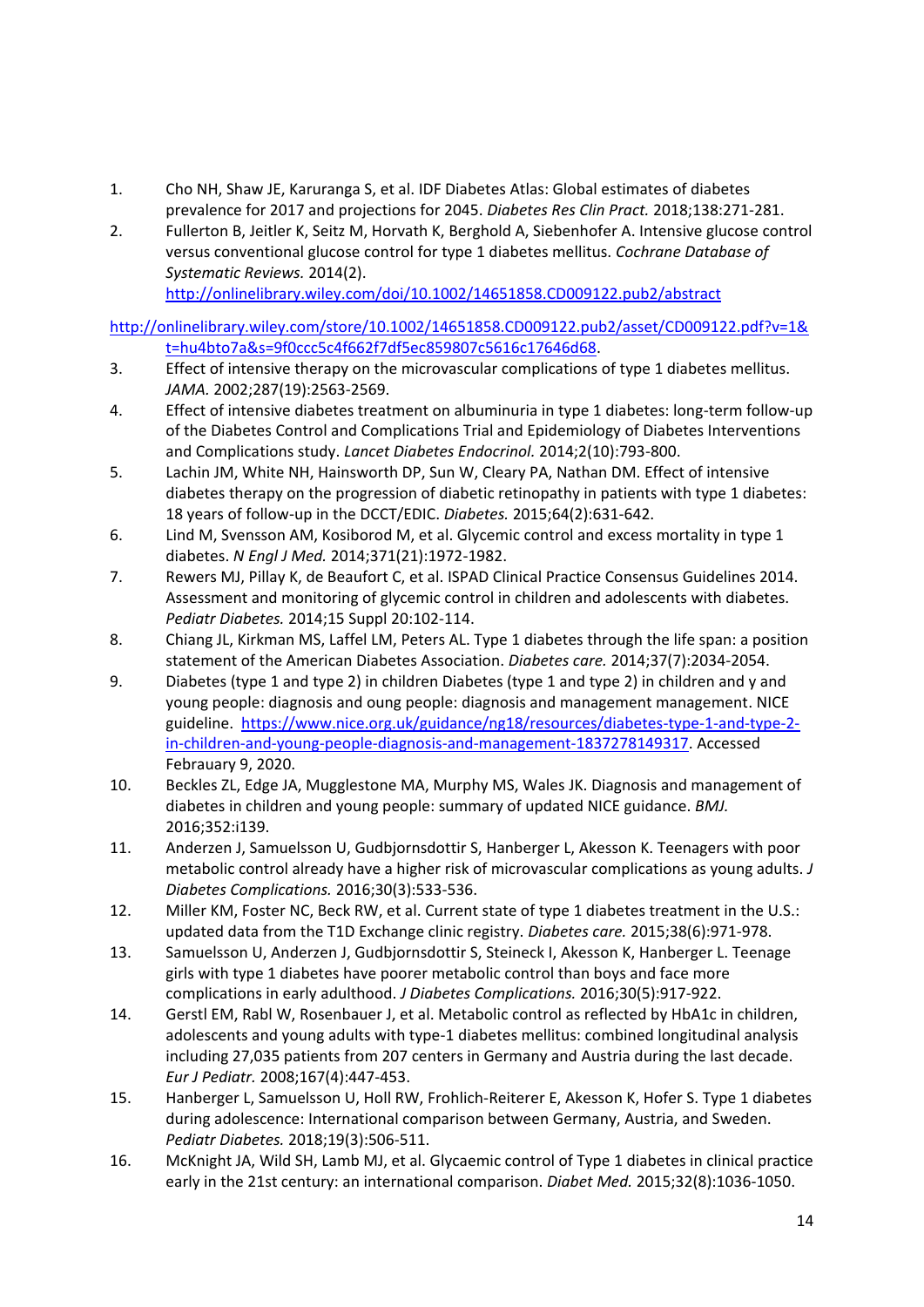- 17. Charalampopoulos D, Hermann JM, Svensson J, et al. Exploring Variation in Glycemic Control Across and Within Eight High-Income Countries: A Cross-sectional Analysis of 64,666 Children and Adolescents With Type 1 Diabetes. *Diabetes care.* 2018;41(6):1180-1187.
- 18. World Bank list of economies July 2013. [http://www.childrenpalliativecarecongress.org/congress-2014/wp](http://www.childrenpalliativecarecongress.org/congress-2014/wp-content/uploads/2013/09/World-Bank-List-of-Economies-2013.pdf)[content/uploads/2013/09/World-Bank-List-of-Economies-2013.pdf.](http://www.childrenpalliativecarecongress.org/congress-2014/wp-content/uploads/2013/09/World-Bank-List-of-Economies-2013.pdf) Accessed January 21, 2020.
- 19. American Diabetes A, European Association for the Study of D, International Federation of Clinical C, Laboratory M, International Diabetes F. Consensus statement on the worldwide standardisation of the HbA1c measurement. *Diabetologia.* 2007;50(10):2042-2043.
- 20. Mortensen HB, Hougaard P. Comparison of metabolic control in a cross-sectional study of 2,873 children and adolescents with IDDM from 18 countries. The Hvidore Study Group on Childhood Diabetes. *Diabetes care.* 1997;20(5):714-720.
- 21. Raymond J. Updates in behavioural and psychosocial literature in adolescents with type 1 diabetes. *Curr Opin Endocrinol Diabetes Obes.* 2015;22(4):265-269.
- 22. Rosenbauer J, Dost A, Karges B, et al. Improved metabolic control in children and adolescents with type 1 diabetes: a trend analysis using prospective multicenter data from Germany and Austria. *Diabetes Care.* 2012;35(1):80-86.
- 23. Samuelsson U, Akesson K, Peterson A, Hanas R, Hanberger L. Continued improvement of metabolic control in Swedish pediatric diabetes care. *Pediatr Diabetes.* 2018;19(1):150-157.
- 24. Hislop AL, Fegan PG, Schlaeppi MJ, Duck M, Yeap BB. Prevalence and associations of psychological distress in young adults with Type 1 diabetes. *Diabet Med.* 2008;25(1):91-96.
- 25. Haugstvedt A, Wentzel-Larsen T, Rokne B, Graue M. Psychosocial family factors and glycemic control among children aged 1-15 years with type 1 diabetes: a population-based survey. *BMC Pediatr.* 2011;11:118.
- 26. Factors influencing glycemic control in young people with type 1 diabetes in Scotland: a population-based study (DIABAUD2). *Diabetes care.* 2001;24(2):239-244.
- 27. Clements MA, Foster NC, Maahs DM, et al. Hemoglobin A1c (HbA1c) changes over time among adolescent and young adult participants in the T1D exchange clinic registry. *Pediatr Diabetes.* 2016;17(5):327-336.
- 28. Mochizuki M, Kikuchi T, Urakami T, et al. Improvement in glycemic control through changes in insulin regimens: findings from a Japanese cohort of children and adolescents with type 1 diabetes. *Pediatr Diabetes.* 2017;18(6):435-442.
- 29. Hanberger L, Samuelsson U, Bertero C, Ludvigsson J. The influence of structure, process, and policy on HbA(1c) levels in treatment of children and adolescents with type 1 diabetes. *Diabetes Res Clin Pract.* 2012;96(3):331-338.
- 30. DiMeglio LA, Acerini CL, Codner E, et al. ISPAD Clinical Practice Consensus Guidelines 2018: Glycemic control targets and glucose monitoring for children, adolescents, and young adults with diabetes. *Pediatr Diabetes.* 2018;19 Suppl 27:105-114.
- 31. Peterson A, Hanberger L, Akesson K, Bojestig M, Andersson Gare B, Samuelsson U. Improved results in paediatric diabetes care using a quality registry in an improvement collaborative: a case study in Sweden. *PLoS One.* 2014;9(5):e97875.
- 32. O'Brien N, McGlacken-Byrne SM, Hawkes CP, Murphy N. Is the NHS best practice tariff for type 1 diabetes applicable in the Irish context? *Irish medical journal.* 2014;107(7):204-207.
- 33. Foster NC, Beck RW, Miller KM, et al. State of Type 1 Diabetes Management and Outcomes from the T1D Exchange in 2016-2018. *Diabetes Technol Ther.* 2019;21(2):66-72.
- 34. Mair C, Wulaningsih W, Jeyam A, et al. Glycaemic control trends in people with type 1 diabetes in Scotland 2004-2016. *Diabetologia.* 2019;62(8):1375-1384.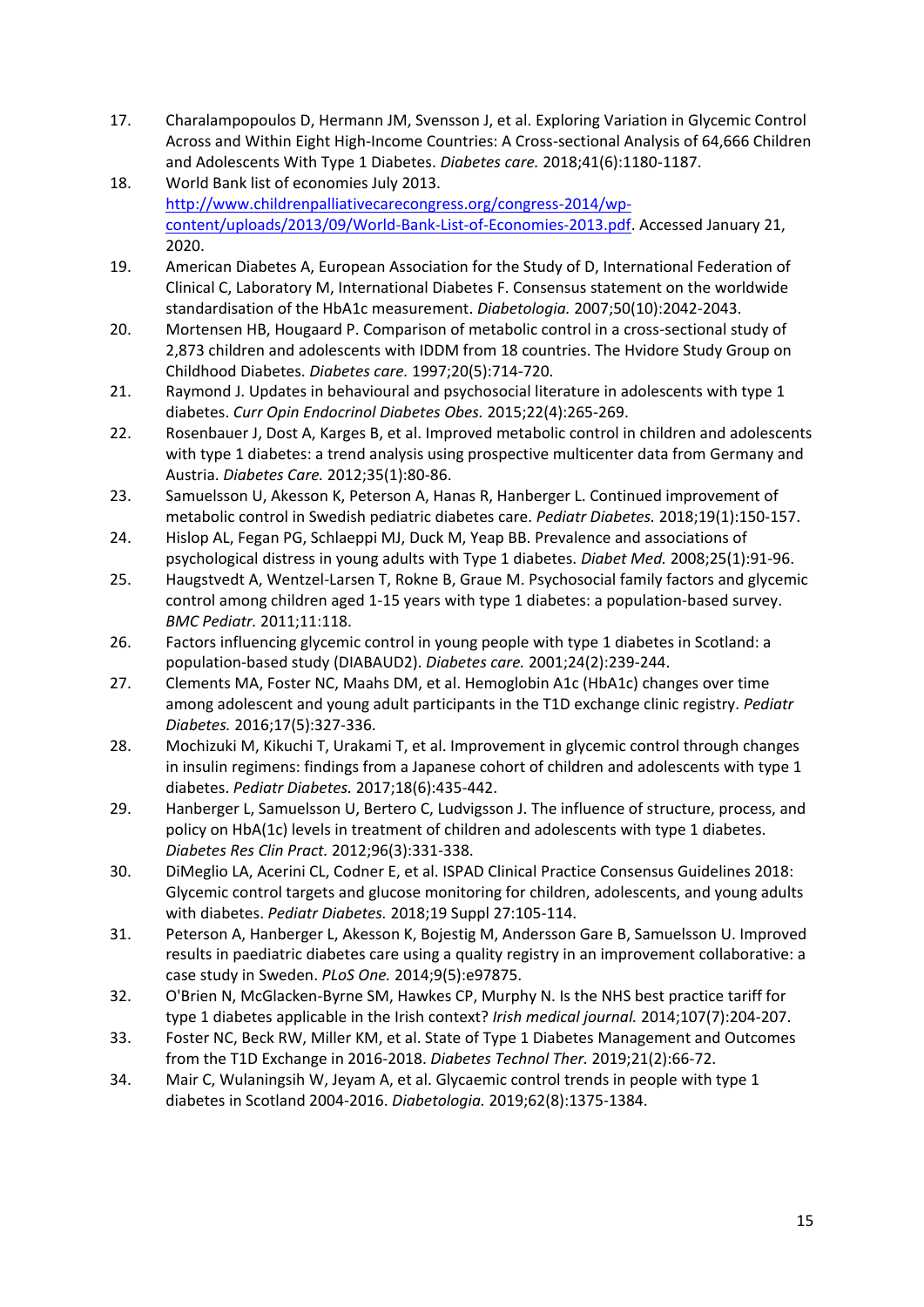| Country    | Patients,   | Patients    | Age at   | <b>Diabetes</b> | Female, | Target value for        | National |
|------------|-------------|-------------|----------|-----------------|---------|-------------------------|----------|
|            |             | with        | onset.   | duration,       |         | HbA1c                   | coverage |
|            | $\mathbf n$ | HbA1c,      | years    | years           | $\%$    | $mmol/mol$ (%)          |          |
|            |             | $\mathbf n$ | (SD)     | (SD)            |         |                         |          |
| Austria    | 1597        | 1583        | 7.3(4.0) | 5.1(3.7)        | 45      | 53 $(7.0)$              | $~180\%$ |
| Denmark    | 2074        | 1894        | 7.7(3.9) | 5.1(3.6)        | 49      | 55(7.2)                 | $~100\%$ |
| England    | 22503       | 21401       | 7.6(4.0) | 5.3(3.7)        | 48      | 58 (7.5)                | $>95\%$  |
| Germany    | 20580       | 20187       | 7.4(3.9) | 5.2(3.7)        | 48      | 58 (7.5)                | $~295\%$ |
| Norway     | 2416        | 2321        | 7.5(3.8) | 5.2(3.5)        | 48      | < 58 (< 7.5)            | $>95\%$  |
| Sweden     | 6540        | 6524        | 7.4(4.0) | 5.5(3.8)        | 47      | 52(6.9)                 | $-98%$   |
| <b>USA</b> | 13081       | 10877       | 6.9(3.7) | 6.2(3.4)        | 48      | $< 6$ years 69<br>(8.5) | N/A      |
|            |             |             |          |                 |         | 6-12 years 64           |          |
|            |             |             |          |                 |         | (8.0)                   |          |
|            |             |             |          |                 |         | $>$ 13 years 58         |          |
|            |             |             |          |                 |         | (7.5)                   |          |
| Wales      | 1376        | 1284        | 7.5(3.9) | 5.2(3.6)        | 48      | 58 (7.5)                | $>95\%$  |
| Total      | 70167       | 66071       | 7.4(3.9) | 5.4(3.8)        | 48      |                         |          |

Table 1. Data on the number of patients, the number of patients with HbA1c, age at onset, diabetes duration and proportion of females from the eight participating registries, target value for HbA1c for each country in the year 2013 and national coverage for each registry.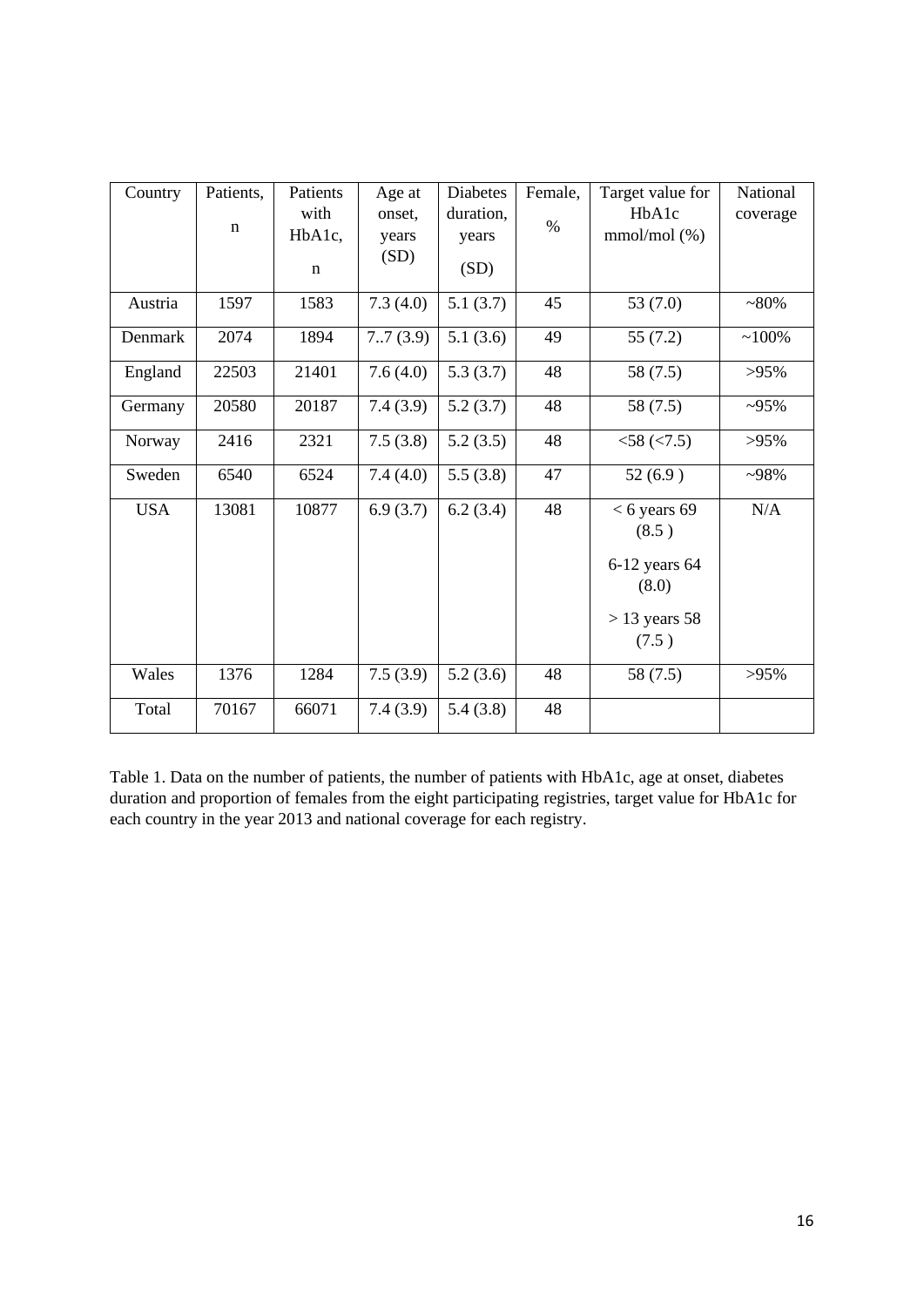| Duration                  | Austria | Denmark | England | Germany | Norway | Sweden | <b>USA</b> | Wales |
|---------------------------|---------|---------|---------|---------|--------|--------|------------|-------|
| group                     | $\%$    | $\%$    | $\%$    | $\%$    | $\%$   | %      | $\%$       | $\%$  |
| $\langle 2 \rangle$ years | 24      | 20      | 21      | 23      | 20     | 21     | 5          | 22    |
| $2 -$<br>$<$ 5 years      | 31      | 36      | 33      | 32      | 34     | 31     | 39         | 32    |
| $>=5$<br>years            | 45      | 44      | 46      | 45      | 46     | 48     | 56         | 46    |

Table 2. The proportion of patients in the groups stratified by diabetes duration < 2 years, 2-5 years and  $>=5$  years.